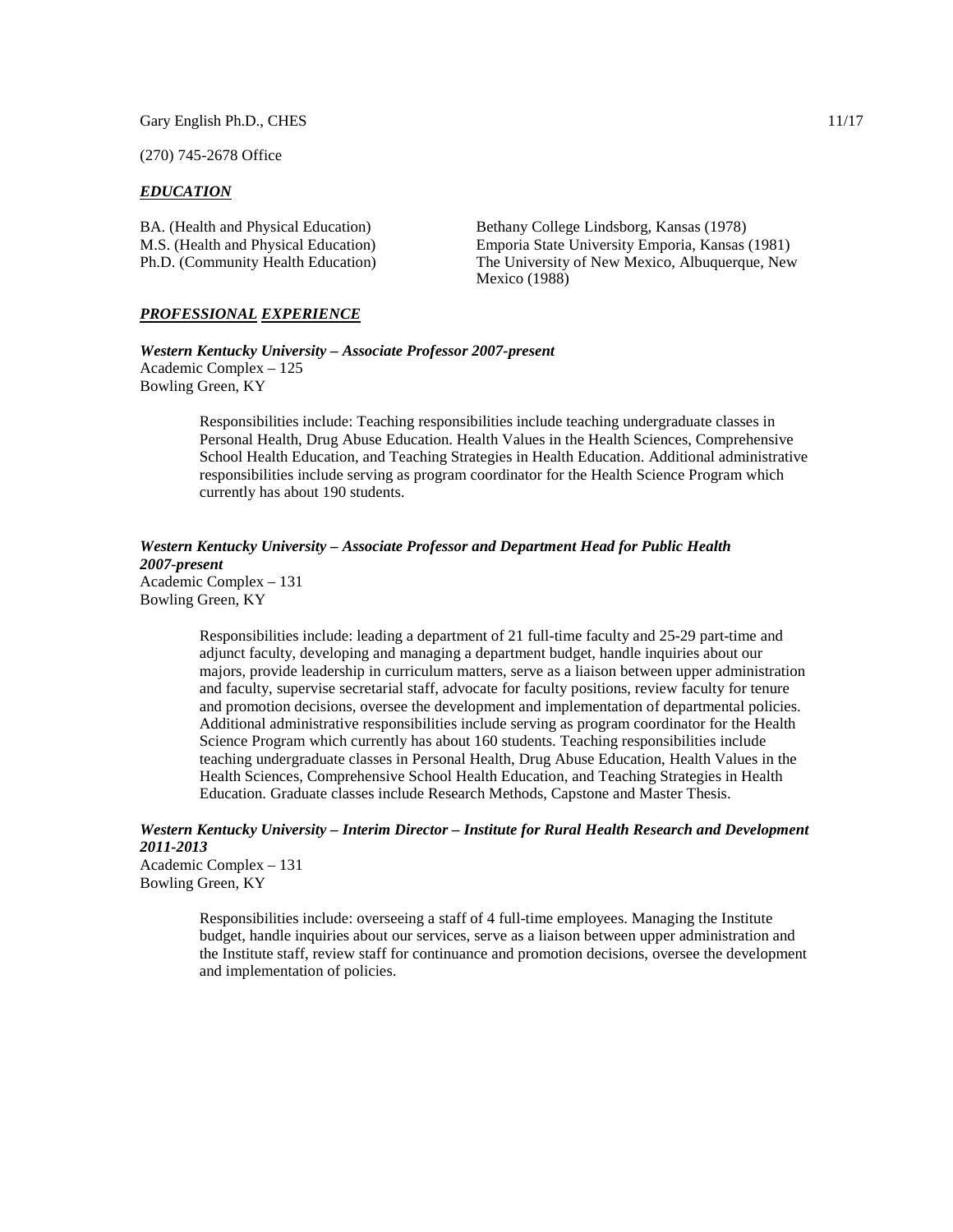*Oregon Department of Education, Healthy Kids Learn Better (HKLB) –Team Leader* 2005-2007 255 Capitol NE Salem, Oregon

As Team Leader of the Healthy Kids Learn Better program I have a primary responsibility to work with our HKLB team members in the areas of HIV/AIDS, coordinated school health, including physical activity, nutrition, tobacco, and asthma. Additionally, I plan and coordinate the HKLB coalition which is made up of nearly 40 non-profit organizations and agencies. There is also a strong partnership between Oregon Department of Human Services and the Oregon Department of Education, (HKLB Blueprint) for which I am the primary liaison. Additionally, I manage the funding (through the Center's for Disease Control) for this program.

# *Director, New York Statewide Center for Healthy Schools* 2001- 2005

77 North Ann St. Little Falls, New York

> As Director of the Statewide Center for Healthy Schools I have direct responsibility to plan and manage all personnel and projects associated with the center. This includes contracting with individuals and institutions, working with the School Health Infrastructure Team (SHIFT) made up of members of the NYS Department of Health and the NYS Department of Education, and the School Health Alliance Group, which is made up of non-profit organizations and agencies. Additionally, I manage all aspects of the grant that supports the Statewide Center for Healthy Schools, Coordinated School Health Programs, and the Physical Activity, Nutrition and Tobacco project, and HIV/AIDS, which are also a grant projects but funded through a different sources.

# *Chair, Department of Health Promotion and Human Movement* 1997-2001

School of Health Science and Human Performance Ithaca College Ithaca, New York

> Responsibilities include: leading a department of 9 full-time faculty and 15-19 part-time and adjunct faculty, developing and managing a department budget, handle all inquiries about our majors, provide leadership in curriculum matters, serve as a liaison between upper administration and faculty, supervise secretarial staff, advocate for faculty positions, review faculty for tenure and promotion decisions, oversee the development and implementation of departmental policies, and attend thousands upon thousands of meetings.

# *Associate Professor of Health Education* 1988-2001

Responsible for teaching, conducting research, and providing campus/community service. My teaching responsibilities have included teaching classes in: Personal Health, Introduction to Health Education, Curriculum and Materials in Health Education, Teaching Strategies in Health Education, Program Development and Evaluation, Health Promotion at the Workplace, Safety, Human Sexuality, Substance Use & Abuse, Stress Management, and First Aid and CPR Instructor courses.

Additional academic activities have included development of a handbook for health education student teachers, developing an objective observation system for student teachers in health education, and serving as committee chair to completely revise curriculums in both the health education teaching major and community health major programs.

## *Health, Physical Education and Science Teaching experience*

| Kansas City, Kansas (High School) | 1985-1988 |
|-----------------------------------|-----------|
| Ripley, Oklahoma (Grades K-12)    | 1978-1980 |

#### *Community Activities*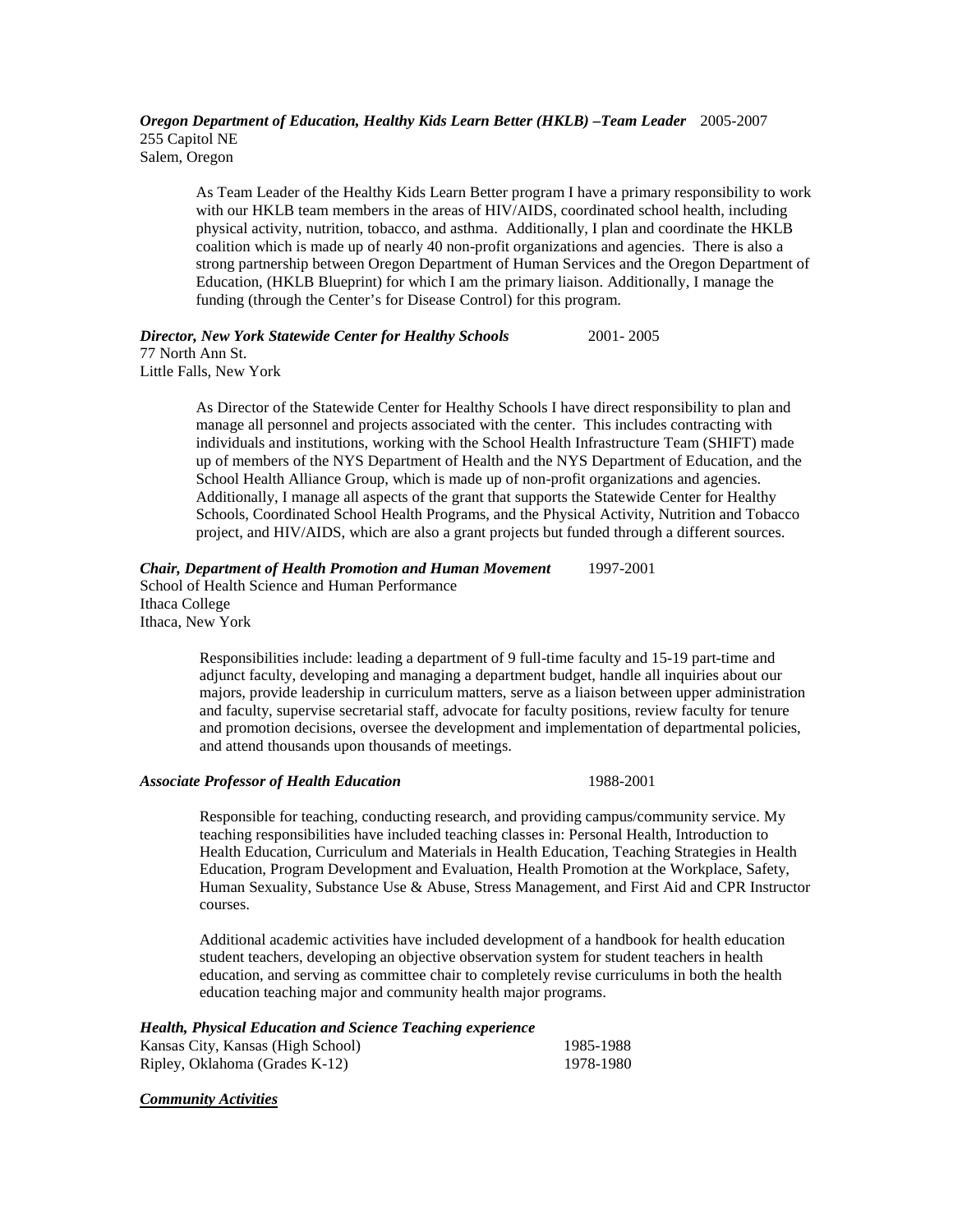South Central Kentucky Area Health Education Center (AHEC) Advisory Board 2007-present. Governor's appointment to NYS Tobacco Advisory Board. 1999-2005. Board Member for Schuyler County Head Start Program, 1995-1998. Conference Director for the SPIRIT Health Promotion Conference, 1993-94. Conference Director for the Student Leaders for Healthy Choices Conference. 1990-1991. Board Member of the Tompkins County Health Planning Council, 1988-1991. Board member of the Tompkins County American Red Cross. 1989-1991. Member of the Lakeside Health Promotion Board of Directors, 1989-1992.

## *College/University Activities:*

WKU Academic Program Evaluation Committee 2013-14 WKU General Education Task Force 2008-2011 CHHS Complaint Committee 2009-2016 Ithaca College Presidents Task Force on Alcohol 1998-2001. All College Teacher Education Committee 1997-2001. Middle States Evaluation writer for intramurals, athletics and wellness programming. 1996-97 Ithaca College Alcohol Policy Council 1989-93. Ithaca College AIDS Working Group 1988-1991.

## *School of Health Sciences & Human Performance Activities:*

Administrative steering committee 1997-2001. Executive committee chairman 1992-94. Executive Committee School of Health Science and Human Performance, 1990-1994.

#### *Department of Health Promotion & Human Movement Activities:*

Health and Physical Education curriculum committee member 1988-2001. Interim Department Chairperson, spring 1996

#### *Search committee member for the following positions:*

Assistant Professor Health Care Administration 2016-17 Assistant Professor Health Care Administration 2016-17 Assistant Professor Environmental Health 2017 Assistant Professor Public Health 2016 Assistant Professor Public Health 2015 Assistant Professor Public Health 2013 Chair Assistant Professor Public Health 2012 Chair Department Head Kinesiology, Recreation & Sport 2011 Chair Assistant Professor Public Health 2011 Chair Assistant Professor Health Care Administration 2010 Chair Assistant Professor Health Care Administration 2009 Chair Assistant Professor Health Care Administration 2008 Chair Assistant Professor of Health Education (Nutrition) 1998. Chair Assistant Professor of Health Education (Substance Abuse Services) 1995. Chair. Director of the Ithaca College Gerontology Institute 1992-93. Assistant Dean in the School of Health Science and Human Performance 1992-93. Assistant Professor of Health Education (Nutrition) 1992. Chair Assistant Dean in the School of Health Science and Human Performance 1991. Director of Minority Affairs 1991.

# *PROFESSIONAL ACTIVITIES*

*Memberships in the following organizations:*

American Alliance of Health Physical Education Recreation and Dance. (life member) American School Health Association. New York State Association for Health, Physical Education, Recreation, and Dance (life member) Kentucky Association for Health, Physical Education, Recreation & Dance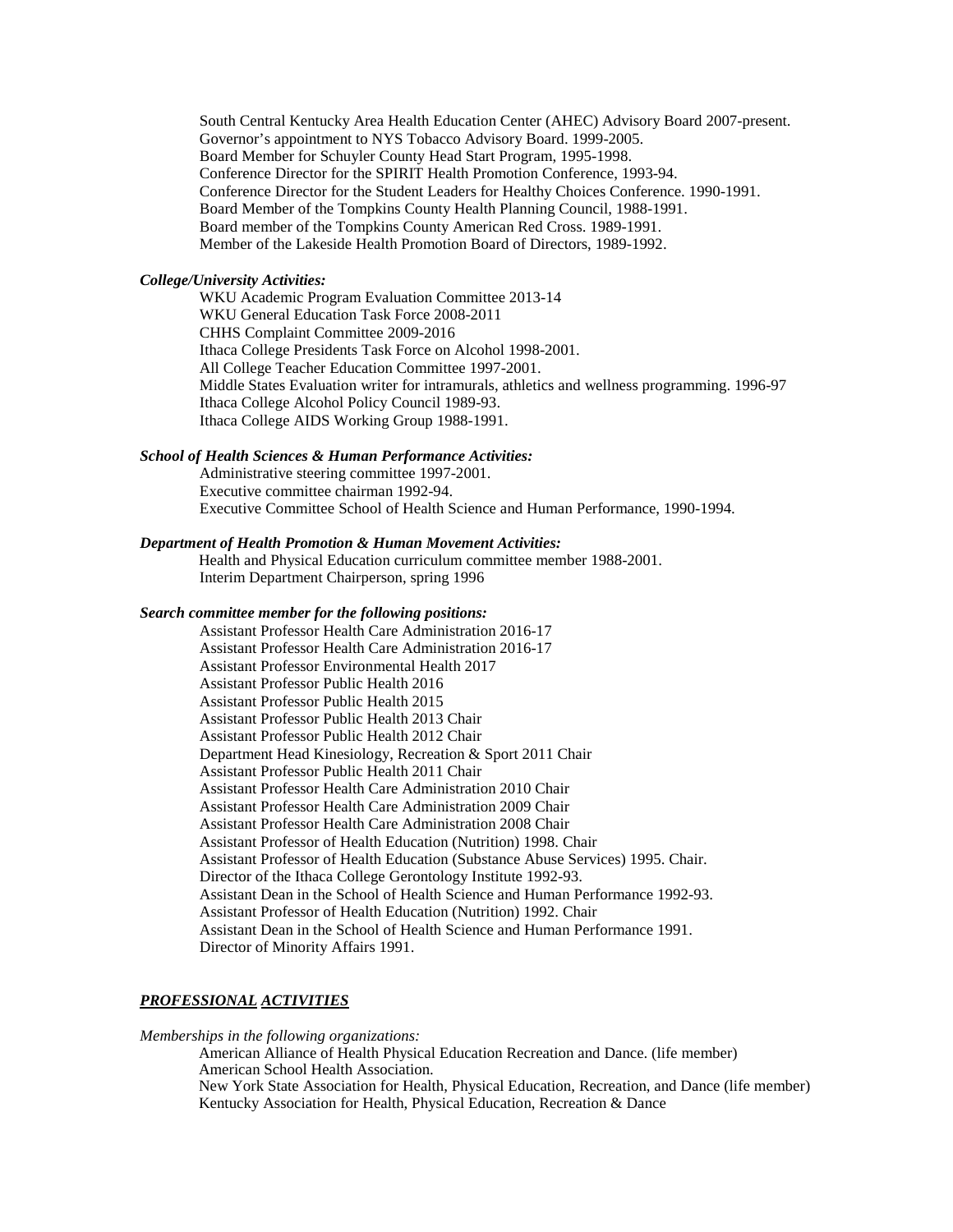Kentucky Public Health Association State Society of Directors for Health & Physical Education Association of University Programs in Health Administration Association for Prevention Teaching and Research Society of Public Health Educators Association of Schools of Allied Health Professions National Association of Long Term Care Administrator Boards

# *PROFESSIONAL SERVICE*

Program reviewer National Association of Long Term Care Administrator Boards 2015-present Kentucky Health Foundation BOST conference planning committee member 2014-16 Reviewer for the *Journal of Public Health* 2012-present Reviewer for *the Journal of School Health* 2010-present Reviewer for the *Journal of Health Education Teaching Techniques* 2011-present. Association for Health Education (AAHE) Fellows Selection Committee 2010-2012 Kentucky Association for Health, Physical Education, Vice-President – Health 2009-2011 American Association for Health Education (AAHE) Blue Apple Award Reviewer 2008-2011 State Society of Directors for Health, Physical Education – National representative to the Coalition of National Health Education Organizations 2008-2010 State Society of Directors for Health, Physical Education Secretary-Treasurer 2004-06 American Association for Health Education (AAHE) Board of Directors 2004-2007 Reviewer for the *American Journal of Health Education* (Teaching Ideas) 2003-2010. Wellness Councils of America (WELCOA) National Review Board 2000-2010. American Cancer Society National School Health Leadership Coordinator 1999-2001. Planned and hosted the American School Health Association's Summer Institute 2000. National Commission for Health Education Credentialing Inc., Bd. of Professional Dev. 1995- 1999. Executive Director - New York State Federation of Professional Health Educators (NYSFPHE) 1995-97 NCATE/AAHE folio reviewer for Institutions of Higher Education 1994-2004. Project ALERT Trainer for the BEST Foundation, 1993-2000. AAHE - BEST trainer for the state of New York, 1993-94. Delegate to the 1991-92, 94, 98, 00, 01, 03, 04, 05, 06 AAHPERD Alliance Assembly. New York Federation of Professional Health Educators workshop selection committee 1990- 1999. Reviewer for the APHA publication *Health Education Quarterly* 1990-1999 AAHE representative to the ASHA AIDS advisory committee. December 1987. Served as a member of the AAHE evaluation committee for the 1987-1992 national conventions.

#### *SELECTED WORKSHOPS/SEMINARS/PRESENTATIONS:*

## **Evaluation of an AIDS Education Program Designed to Change Knowledge and Beliefs in a Selected Population Of Intravenous Drug Users.**

National Convention of the American Public Health Association. November 1988.

#### **Why Athletes Choose to Use Steroids and the Role of the Coach in Influencing Behavior.**

New York State Federation of Professional Health Educators Annual Conference. November 1989. Wyoming State High School Activity Association Annual Meeting. Casper, Wyoming March 8, 1990. New York State High School Activity Association coaches meeting. Westport, NY June 14-15, 1990. Lakeside Health Promotion Conference. Aurora, New York June 26, 1990. Lyndon Academy faculty in-service. Burke, Vermont October 17, 1990. The Troubled Adolescent: The Nations Concern and Its Response. Milwaukee, WI. April 9-11, 1991. Central District AAHPERD. Sioux Falls, South Dakota April 27, 1991. Mid Hudson Conference on Steroids. Newburgh, NY January 12, 1992. Adolescent Health Issues National Symposium. Kansas City, Missouri February 22, 1992.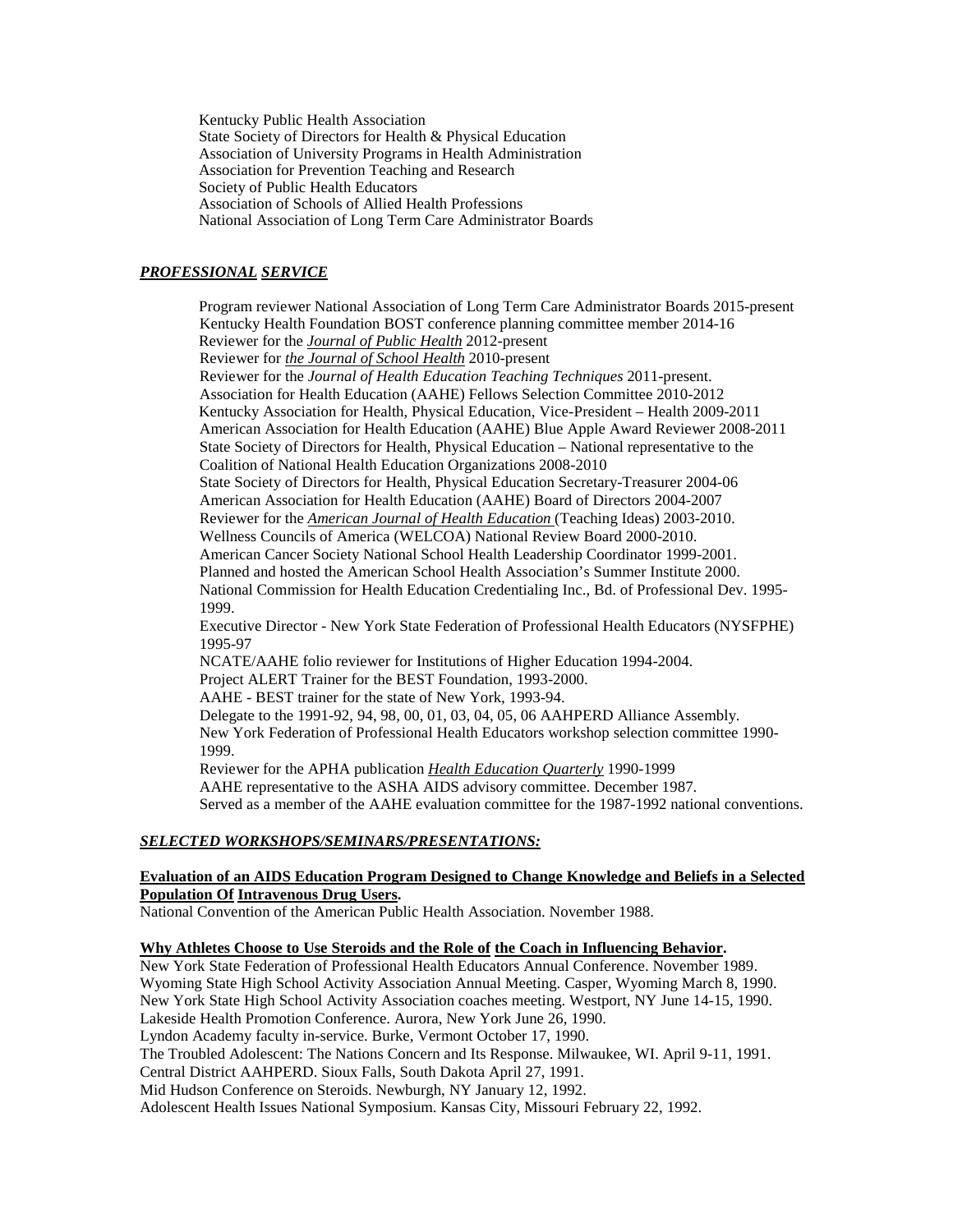Northwest/Southwest District AAHPERD. Reno, Nevada, February 1993. Symposium on Adolescent Health Issues: Youth at Risk. Oshkosh, Wisconsin February 4, 1994. PRIDE World Drug Conference. Philadelphia, March 1994.

# **Improving Your Health Education Presentation & Teaching Skills**

Buffalo, Syracuse, Albany, Garden City, and Spring Valley, NY March 10-14, 1997 Corpus Cristi, Houston, San Antonio, Arlington, Tyler, TX. March 12-16, 1998 New York State Association for Health, Physical Education, Recreation, and Dance Syracuse, NY Nov. 20, 1999

## **Coordinated School Health Education Project** - Kansas State Department of Education

Kansas City, Wichita, Garden City, Oakley, Pittsburgh, Salina, and Concordia KS 1998-2000.

# **The Making of a Department Chair**

AAHPERD National Convention – Orlando, FL March 23, 2000.

# **Locally Collected Data: How to Do It and How to Use It**

National School Health Education Leadership Institute, Orlando, FL July 16, 2000 Cortland City Schools Board of Education, November 14, 2000

## **Teaching to the Health Education Standards: Not Your Standard Teaching**

American School Health Association Summer Institute. Ithaca, NY August 2, 2000 Arizona State Department of Education. Phoenix, AZ February 22, 2001

## **The School Health Coordinator: Roles & Responsibilities Revisited**

New York State Council of Administrators Annual Conference Binghamton, NY October 16, 2000 NYS – AHPERD Hudson Valley, NY November 17, 2000. AAHPERD National Convention – Cincinnati, OH March 28, 2001 American Cancer Society Regional Health Coordinator Leadership Institute - Ogunquit, ME April 4, 2002

# **Gaining Administrative Support for Coordinated School Health Education**

CDC National Leadership Conference to Strengthen HIV/AIDS & CSHP - Washington DC, February 11, 2002

# **National & State Perspectives on Coordinated School Health Programs**

AAHPERD National Convention - San Diego, CA April 11, 2002

# **School Tobacco Policy Surveillance and Assessment at the Federal, State, and Local Level**

2002 National Conference on Tobacco or Health - San Francisco, CA Nov. 19, 2002

# *GRANTS & FUNDRAISING*

Funding secured for the Student Leaders Promoting Healthy Choices Conferences (1993-96):

| New York State Department of Education Grant                               | 27,500.00    |
|----------------------------------------------------------------------------|--------------|
| The Advocacy for Statewide Health (New York)                               | 7,500.00     |
| Wegman's Food Pharmacy                                                     | 1,000.00     |
| Pepsi Cola of Elmira, NY                                                   | 1 350.00     |
|                                                                            | \$37,350 00  |
| Ithaca College Gerontology Institute Senior Wellness Conference 1998       | \$29,500.00  |
| Goals 2000 U.S. Department of Education (1998) (co-principal investigator) |              |
| <b>Health Standards Project</b>                                            | 240,000.00   |
| Health Standards in Higher Education                                       | 40.000.00    |
|                                                                            | \$280,000.00 |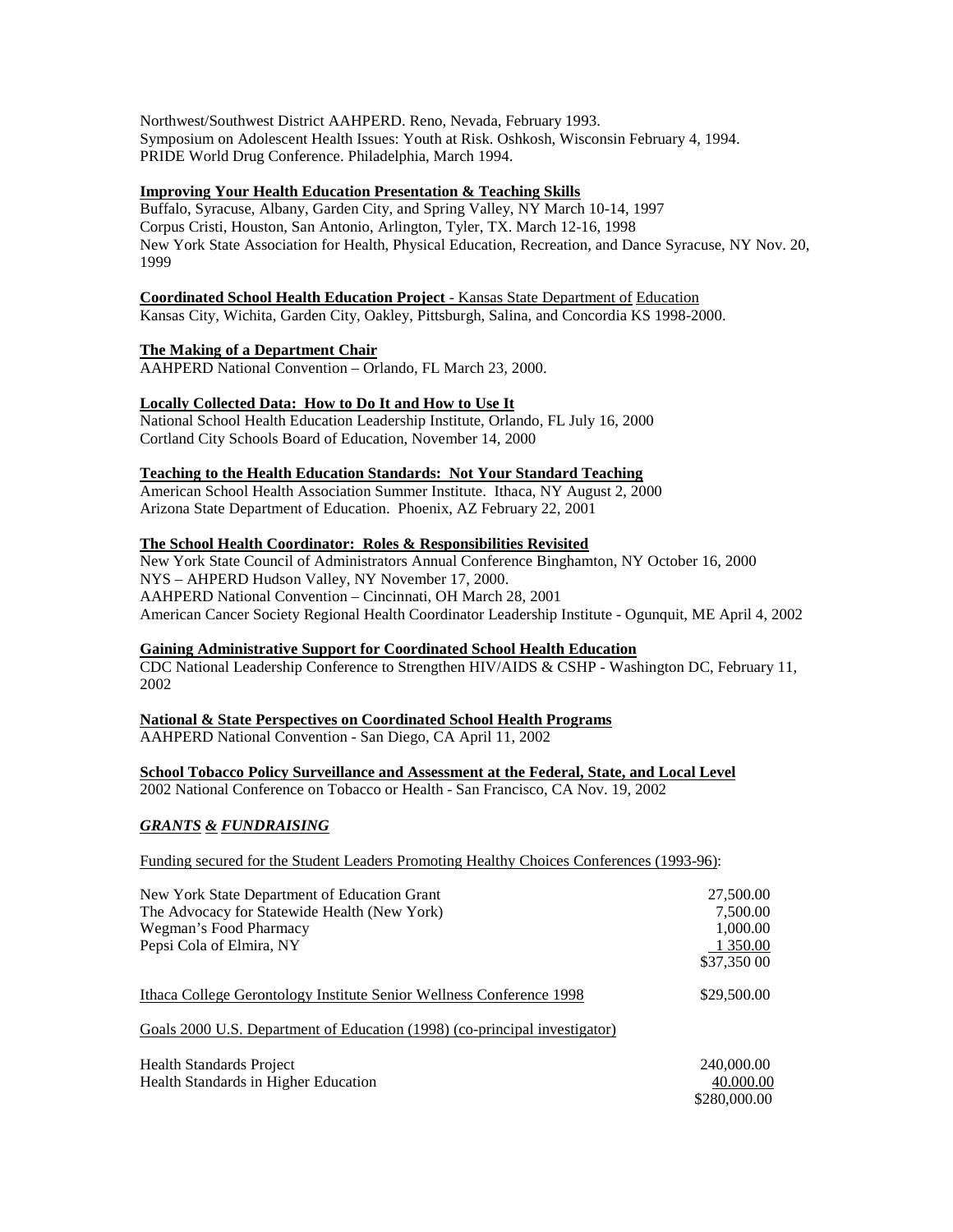## Goals 2000 US Dept. of Education (renewal 1999) (co-principal investigator)

| <b>Health Assessment Project</b><br>Health Standards in Higher Education                                                                             | 200,000.00<br>30.000.00<br>\$230,000.00 |
|------------------------------------------------------------------------------------------------------------------------------------------------------|-----------------------------------------|
| Healthy Heart Cardiovascular Grant NYS Department of Health (2004, principal investigator)                                                           |                                         |
| Health Schools Leadership Institute (five-year project funded at \$110,000.00 yr.)                                                                   | \$550,000.00                            |
| School Health Index Statewide Initiative NYS Department of Health (2005) (principal investigator)                                                    |                                         |
| Provides incentives to schools for completing and submitting results of the CDC's<br>School Health Index to the Statewide Center for Healthy Schools | \$1,000,000.00                          |
| <b>Grant Management</b>                                                                                                                              |                                         |
| $CDC$ $D1$ $D2$ $D3$ $D4$ $D5$ $D6$ $D7$ $D8$ $D9$ $D1$ $D1$ $D1$ $D1$                                                                               | 0.150000                                |

| CDC Physical Activity, Nutrition & Tobacco Grant 2000                  | \$215,000.00 |
|------------------------------------------------------------------------|--------------|
| CDC Physical Activity, Nutrition & Tobacco Grant 2001                  | \$145,000.00 |
| CDC Supplemental Grant for Physical Activity, Nutrition & Tobacco 2001 | \$172,850.00 |
| CDC New York State Infrastructure & PANT 2002                          | \$292,000.00 |
| CDC New York State Infrastructure, CSHP & HIV/AIDS 2003                | \$350,000.00 |
| CDC New York State Infrastructure, CSHP & HIV/AIDS 2004                | \$420,000.00 |
| CDC Oregon Infrastructure, CSHP & ASTHMA, HIV/AIDS 2005                | \$410,000.00 |
| CDC Oregon Infrastructure, CSHP & ASTHMA, HIV/AIDS 2006                | \$410,000.00 |
| CDC Oregon Infrastructure, CSHP & ASTHMA, HIV/AIDS 2007                | \$410,000.00 |
|                                                                        |              |

Spring 2013 NIOSH/HRSA – Developing the Public Health Workforce- MPH Environmental Health

# *CERTIFICATIONS*

Recognized as a Certified Health Education Specialist (CHES) by the National Committee for Health Education Credentialing.

# *Awards/Honors*

Recognized as an AAHE Fellow, 2007 Emporia State University - HPER Hall of Honor, 2003 American Cancer Society - Award of Excellence for School Health Education, 2002 NYS Federation of Professional Health Educators – Dedicated Service Award, 1997

## *PUBLICATIONS*

#### Publications 2016

Mkanta, W.N., Katta, M., Basireddy, K., English, G., and Mejia de Grubb, M.C. (2016) Theoretical and methodological issues in research related to value-based approaches in healthcare. Journal of Healthcare Management 61 (6); 402-417

Macy, G., Noland, M. Lartey, G. Nagy, C., Bonaguro, J., English, G. (2016) Using the theory of planned behavior to predict students' intentions to register as organ donors in the future. Transplant Journal of Australasia, 25 (3); 18-21.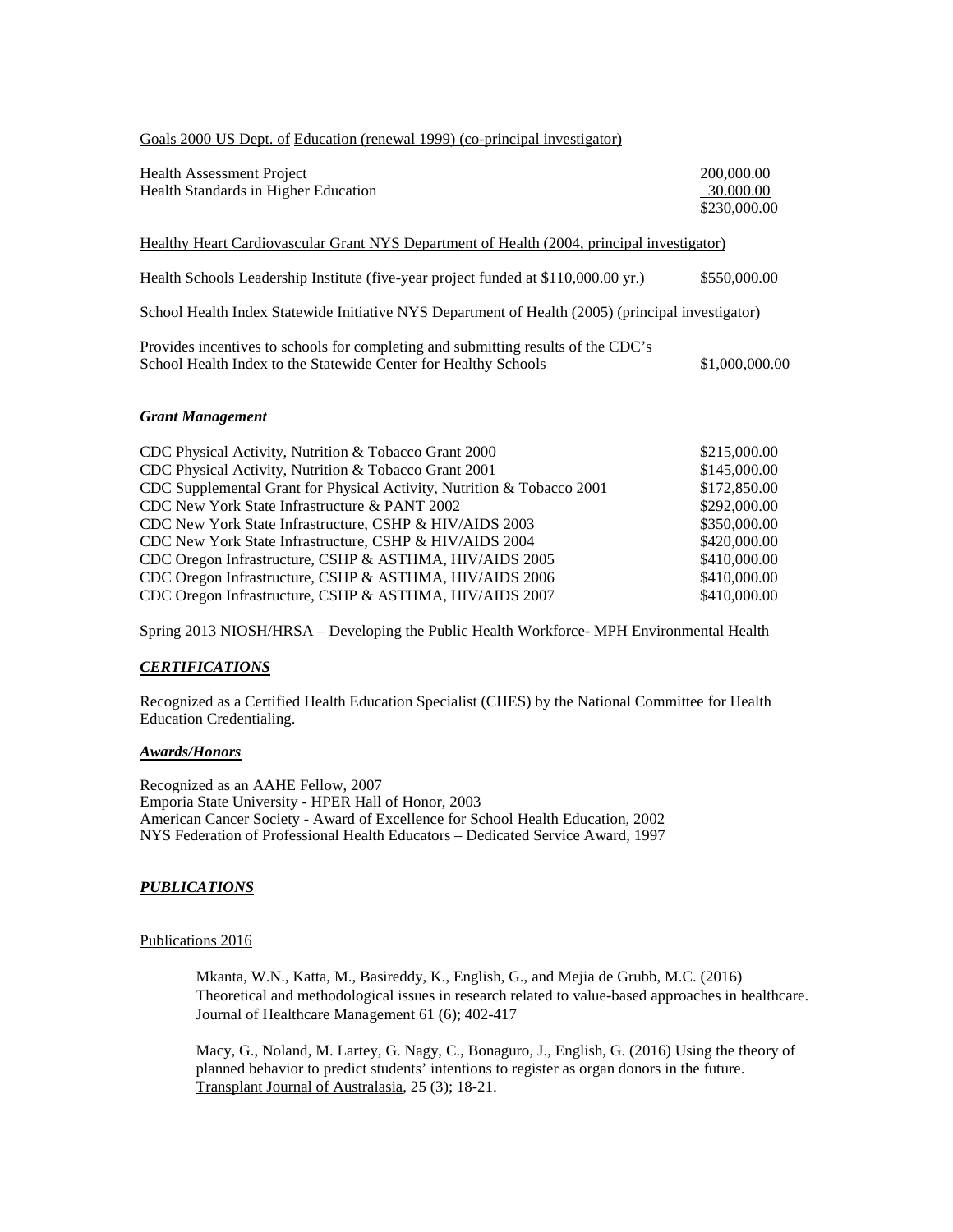#### Publications 2015

Boubakari, I., Hamisu, S., Muktar, HA, English, G, (2015) Infant mortality in twin pregnancies following in-utero demise of the co-twin. Asian Pacific Journal of Reproduction. 4 (3); 228-234.

### Publications 2014

Macy, G., Nagy, C., Bonaguro, J., English, G., Noland, M., & Lartey, G (2014) Evaluation of the Life is Cool Program. Transplant Journal of Australasia, 23 (1); 15-18.

Watkins, C., English, G., (2014) Moving the worksite health promotion profession forward: Is the time right for requiring standards? A review of the literature. Health Promotion Practice 16 (1); 20-27.

#### Publications 2013

Dawkins, E., Ellis-Griffith, G.E, Michimi, A., Peterson, T.L., Carter, D.M., English, G. M. (2013) Dental caries among children visiting a mobile health clinic in South Central Kentucky: A pooled cross-sectional study. BMC Oral Health. [www.biomedcentral.com/1472-6831/13/19](http://www.biomedcentral.com/1472-6831/13/19)

Ellis-Griffith, G.E, Michimi, A., English, G.M., Peterson, T.L(2013) RedCap and rural health: An opportunity to enhance collaborative research and rural health care delivery. International Journal of Reliable and Quality E Healthcare. www.igiglobal.com/journal/international-journal-reliablequality-healthcare/44660

English, G., (2013) Access to healthcare. Encyclopedia of School Health, edited by Wiley, D., Cory, A. Sage Publications Los Angeles (18-19).

English, G., (2013) Risk behaviors: alcohol. Encyclopedia of School Health, edited by Wiley, D., Cory, A. Sage Publications Los Angeles (493-498).

English, G., (2013) Risk behaviors: drug abuse. Encyclopedia of School Health, edited by Wiley, D., Cory, A. Sage Publications Los Angeles (498-503).

#### Publications 2012

Boubakari, I., Hamisu, S., English, G.M., Anozie, C., Lartey, G.K., Getachew, D. (2012) Twins born over weekends: Are they at risk for elevated infant mortality. Archives of Gynecology and Obstetrics. 286 (6), 1349-1355

## Publications 2011

Boubakari, I., Hamisu, S., English, G.M., Getachew, D. (submitted 2011) Risk of infant mortality among co-twins experiencing singleton versus twin programming sequence

#### Publications 2005

English, G., Bonaguro, J.A., Madison, S. (2005) Existing abilities and the perceived importance of skill development for establishing coordinated school health programs. American Journal of Health Education 36 (5) 295-301.

Cleary, M.J, English, G. (2005) The small schools movement: Implications for health education. Journal of School Health 75 (7) 243-247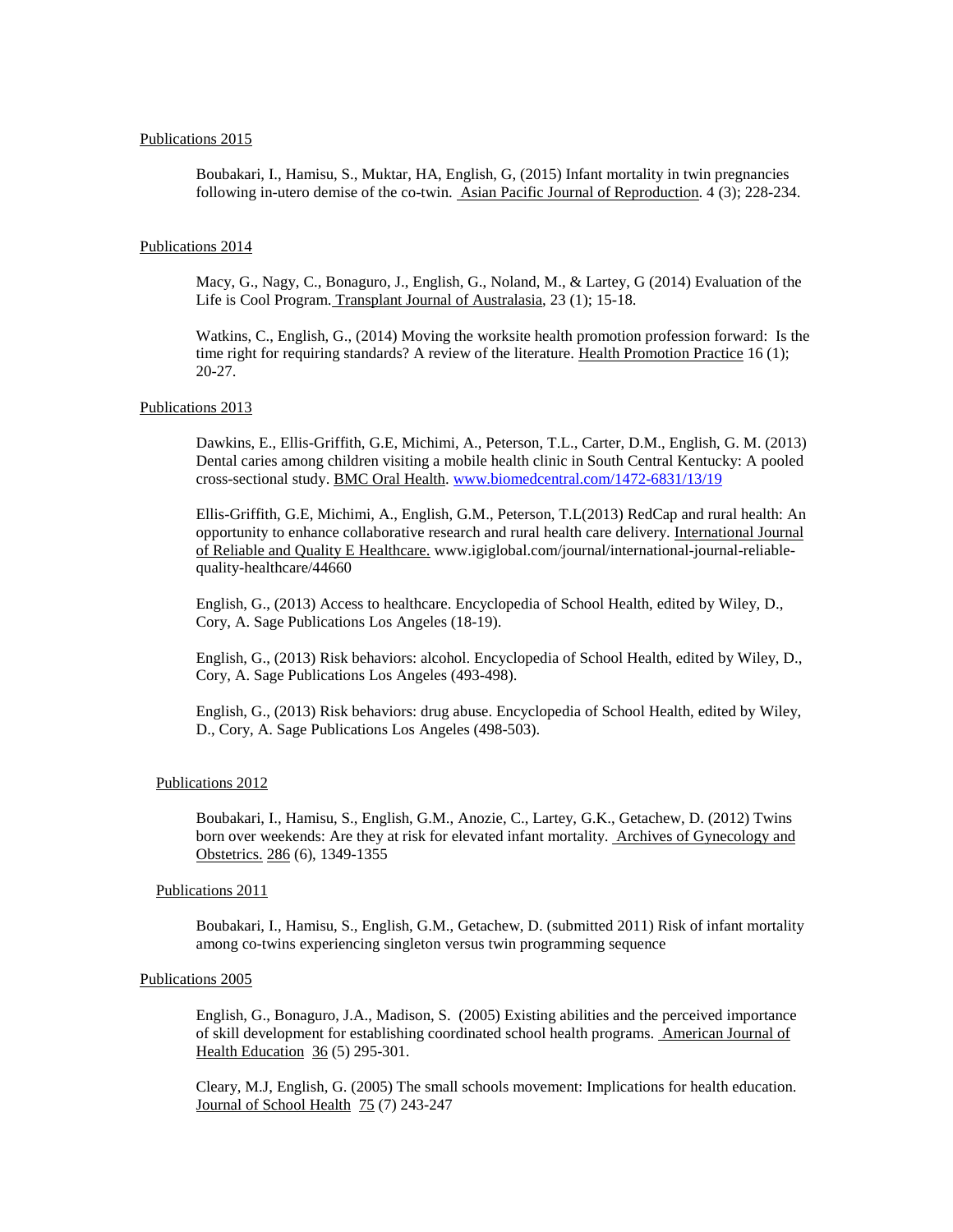#### Publications 2002

Stephens, Y.D., English, G., (2002) A statewide school tobacco policy review: process, results and implications. Journal of School Health 72 (8) 334-338.

#### Publications 2000

Basch, C., English, G., Whalen, S., Homer, M., Ludwig, M., Weinstein, E., Barrese, M., Cardina, C., Governali, J., Taub, A. (2000) Excellence in teaching: A healthy choice instructional strategies for higher education. (The University of the State of New York, The State Education Department).

#### Publications prior to 2000

Ormond, T., English, G., Wigglesworth, J., (1999) A retrospective assessment of physical education programs: Characteristics that promote or hinder the physical education experience. Research Ouarterly for Exercise and Sport Supplement 2 (1) A-79

English, G., Videto, D.M., (1997) The future of health education: the knowledge to practice paradox. Journal of Health Education. 28 (1) 4-9.

DePalma, MT., McCall, M., & English. G. (1996) Increasing perceptions of disease vulnerability through imagery. American Journal of College Health.

McCall, M., DePalma, M.T., English, G., & Potts, K. (1996) Enhancing perceptions of vulnerability to AIDS. Journal of Health Education.

English G., (1993) The truth & consequences of anabolic steroids. Proceedings of the Northwest and Southwest Districts AAHPERD Conventions (pp. 110-113). Reno, Nevada.

English, G., McCall, M., DePalma, M.T. (1993) Perceived vulnerability to AIDS: the role of imagery, disease label, and gender. Research Quarterly for Exercise & Sport  $4(1)$ .

English G., (1993) Sex Education: Beyond the Plumbing. The Journal of the Kansas Association for Supervision and Curriculum Development 11 (1) 35-42

English, G.M., Stivers, C.G., (1991) The effectiveness of an AIDS education program in changing knowledge and beliefs in a selected sample of intravenous drug users. Advances in Health Education: Current Research. 3 57-68. AMS Press, New York.

English G., (1991) The truth and consequences of steroid use. Proceedings of The Troubled Adolescent: The Nations Concern and Its Response (pp. 155-158). Milwaukee, Wisconsin.

English, G. Summer, (1990) Steroids: pumping trouble. The Catalyst 12(2)

Duryea, E.J., Ransom, MV., English, G. (1990) Psychological immunization: theory, research, and current health behavior applications. Health Education Quarterlv. 12(2) 169-178.

English, G., Russia, J., Russin, M.L., Harding, G., (1990) Steroids: A resource guide (The University of the State of New York, The State Education Department).

English, G., Stivers, C.G., (February/March, 1989) Major mock: A first aid simulation in preparation for the real thing. Health Education. 18 (2).

English, G., (Fall,1988) Overcoming the fear of AIDS. Healthwise: A Bulletin for School Health. 8 (3) 16.